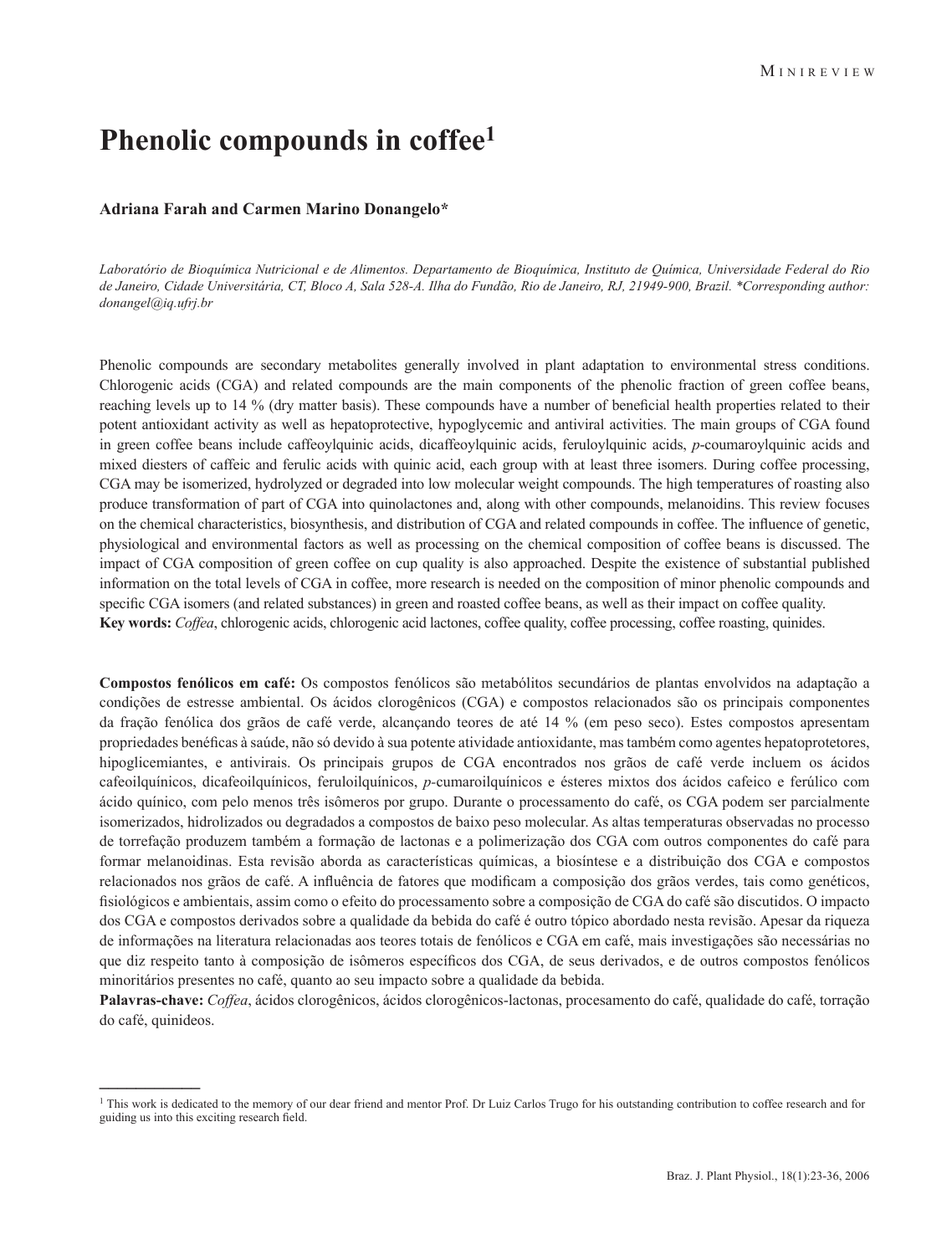## **INTRODUCTION**

 Phenolic compounds are ubiquitous constituents of higher plants found in a wide range of commonly consumed plant foods such as fruits, vegetables, cereals and legumes, and in beverages of plant origin, such as wine, tea and coffee (Cheynier, 2005; Manach et al., 2004). These compounds are secondary metabolites of plants generally involved in defense against ultraviolet radiation or aggression by pathogens. Several thousands of phenolic compounds have been described in plant foods and can be grouped into different classes according to their basic chemical structure (such as type and number of phenol rings), and into different subclasses, according to specific substitutions in the basic structure, association with carbohydrates and polymerized forms (table 1) (Manach et al., 2004). Most of these compounds have received considerable attention as potentially protective factors against human chronic degenerative diseases (cataracts, macular degeneration, neurodegenerative diseases, and diabetes mellitus), cancer and cardiovascular disease (Scalbert et al., 2005).

While condensed tannins are the main phenolic compounds in coffee pulp, in the seed, phenolic compounds are present predominantly as a family of esters formed between certain hydroxycinnamic acids and quinic acid,

**Table 1.** Main classes of phenolic compounds in higher plants.

| <b>Classes and sub-classes</b>                                  | <b>Examples of specific compounds</b>                                      |
|-----------------------------------------------------------------|----------------------------------------------------------------------------|
| Non-flavonoid compounds                                         |                                                                            |
| Phenolic acids                                                  |                                                                            |
| Benzoic acids                                                   | Gallic acid; protocatechuic acid;<br>$p$ -hydroybenzoic acid               |
| Hydroxycinnamic acids                                           | Coumaric acid; caffeic acid;<br>ferulic acid; sinapic acid                 |
| Hydrolyzable tannins                                            | Pentagalloylglucose                                                        |
| <b>Stilbenes</b>                                                | Resveratrol                                                                |
| Lignans                                                         | Secoisolariciresinol, matairesinol,<br>lariciresinol, pinoresinol          |
| <b>Flavonoid compounds</b>                                      |                                                                            |
| Flavonols                                                       | Kaempferol; quercitin; myricetin                                           |
| <b>Flavones</b>                                                 | Apigenin; luteolin                                                         |
| <b>Flavanones</b>                                               | Naringenin; hesperetin                                                     |
| Flavanols                                                       | Catechins; gallocatechins                                                  |
| Anthocyanidins                                                  | Pelargonidin; cyanidin; malvidin                                           |
| Condensed tannins or<br>proanthocyanidins<br><b>Isoflavones</b> | Trimeric procyanidin,<br>prodelphinidins<br>Daidzein; genistein; glycitein |

collectively known as chlorogenic acids (CGA) (Clifford, 1985a). Other phenolic compounds, such as tannins, lignans and anthocyanins are also present in coffee seeds although in minor amounts. CGA, which are present in high concentrations in green coffee seeds (up to 14 %), have a marked influence in determining coffee quality and play an important role in the formation of coffee flavor (Carelli et al., 1974; Clifford and Wight, 1976; Trugo and Macrae, 1984a, Variyar et al., 2003, Farah, 2006a). Moreover, these compounds have several beneficial health properties largely explained by their potent antioxidant activity. In addition, they have exhibited hypoglycemic, antiviral, hepatoprotective and antispasmodic activities (Basnet et al., 1996; Trute et al., 1997; Trugo, 2001; Grace et al., 1998; Natella et al., 2002; Pereira et al., 2003, Moreira et al., 2005). Their 1,5-γ-quinolactones have also been studied not only for their potential hypoglycemic effects but for their action in the brain function, more specifically, at the mu opioid and adenosine receptors (Farah et al., 2005a).

This review focuses on the chemical characteristics, biosynthesis, and composition of CGA and related compounds in coffee, with emphasis on the influence of genetic, physiological and environmental factors, as well as processing, on the CGA composition of green coffee beans. The impact of CGA composition on coffee cup quality is also discussed.

## **Phenolic composition of coffee fruit**

*Coffee pulp and skin:* In recent years, the number of studies on the chemical composition of coffee skin and pulp has been increasing due to their potential use in animal feeding, especially in coffee producer countries, where the disposal of wastes represents an important pollution problem. (Ulloa Rojas et al., 2002; Barcelos et al., 2002). Tannins, which are the main phenolic compounds in these parts of the coffee fruit, have received a special attention because they are considered as anti-nutrients for ruminants (Barcelos et al., 2001; Barcelos, 2002; Ulloa Rojas et al., 2002, 2003). Soluble tannins may account for 0.8%-2.8% of *C. arabica* and *C. canephora* skin and pulp, with higher contents observed in *C. canephora,* and with prodelphinidins exceeding procyanidins (Clifford and Ramirez-Martinez, 1991a; Barcelos et al., 2001; Ulloa Rojas et al., 2003). Small amounts of insoluble condensed tannins may be also found in the pulp (Clifford and Ramirez-Martinez, 1991a). Soaking the pulp in water, treatment with alkali solutions, ensilation with molasses, and inoculation with selected microorganisms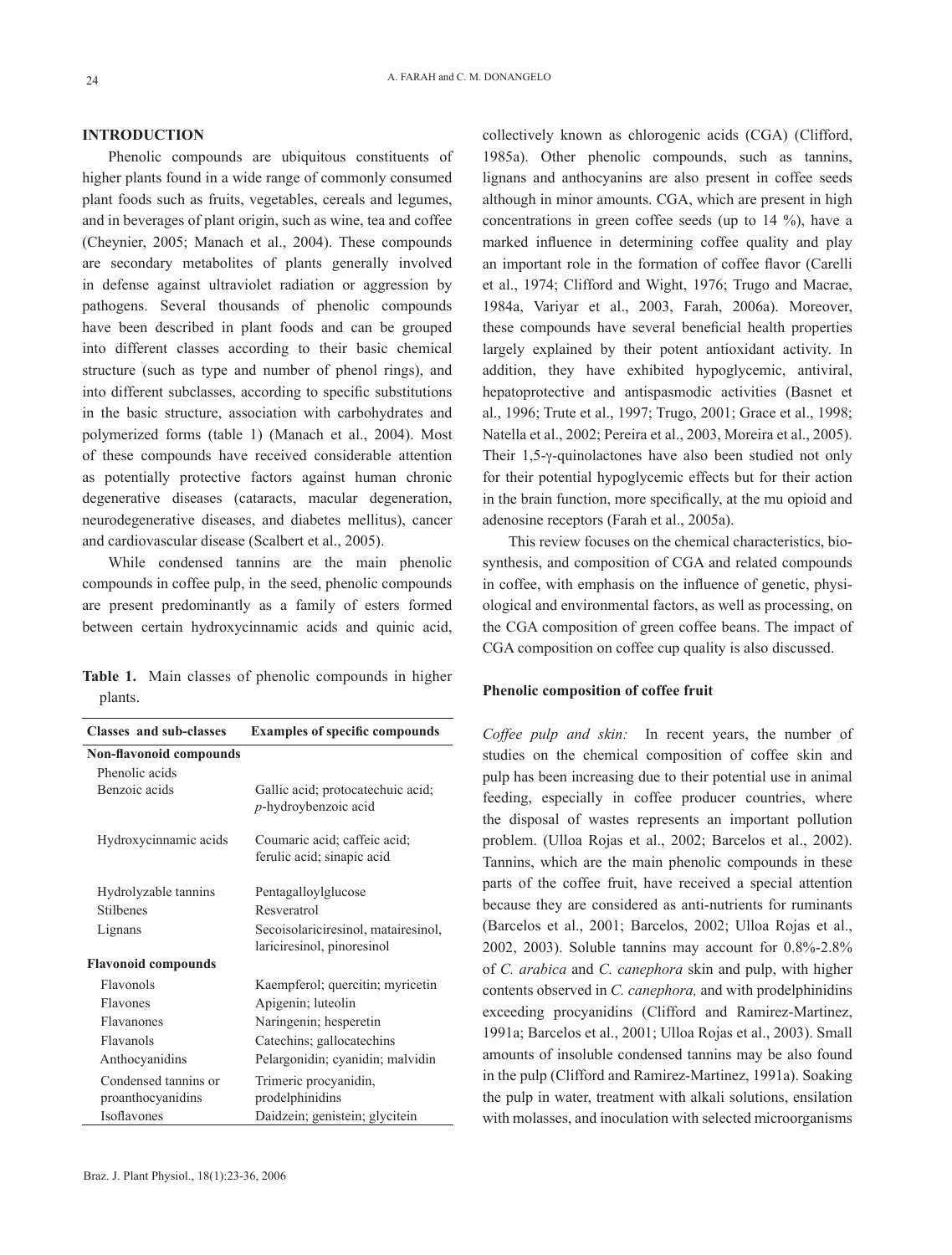may destroy or reduce the content of tannins (Ulloa Rojas et al., 2002; 2003). Storage of dehydrated arabica coffee skin and pulp also produced a linear decrease in tannins content (~ 39%/year) (Barcelos et al., 2001).

Smaller amounts of the main groups of CGA found in coffee beans (caffeoylquinic acids, feruloylquinic acids and dicaffeoylquinic acids were identified in the pulp (Clifford and Ramirez-Martinez, 1991b). Griffin and Stonier (1975, cited by Clifford, 1985) have reported that coffee pulp contains CGA-protein complexes that are able to inhibit the enzyme indole acetic acid oxidase. Anthocyanins are commonly found in skin material of red fruit cultivars (Mazza and Miniati, 1993).

*Coffee beans:* CGA have been studied for more than a century as the main components of the phenolic fraction of green coffee beans (Clifford, 1979; Trugo, 1984). CGA include different groups of compounds and related isomers formed by esterification of one molecule of quinic acid and one to three molecules of a specific *trans*-hydroxycinnamic acid (figure 1). Using the preferred IUPAC numbering system (Clifford, 1985a; 2000), quinic acid (1L-1(OH),3,4/5-tetrahydroxy-cyclohexane carboxylic acid) has axial hydroxyl groups on carbons 1 and 3, and equatorial hydroxyls on carbons 4 and 5. Esters of this acid are usually formed on carbon 5, but also on carbons 3 and 4, and less commonly on carbon 1. Hydroxy-cinnamic acids are *trans-*



**Figure 1.** Chlorogenic acids and related compounds according to chemical characteristics. (A) Basic compounds; (B) monoesters of quinic acid with hydroxy-cinnamic acids (example of 5-isomers); (C) di-esters of quinic acid with caffeic acid, and (D) mixed esters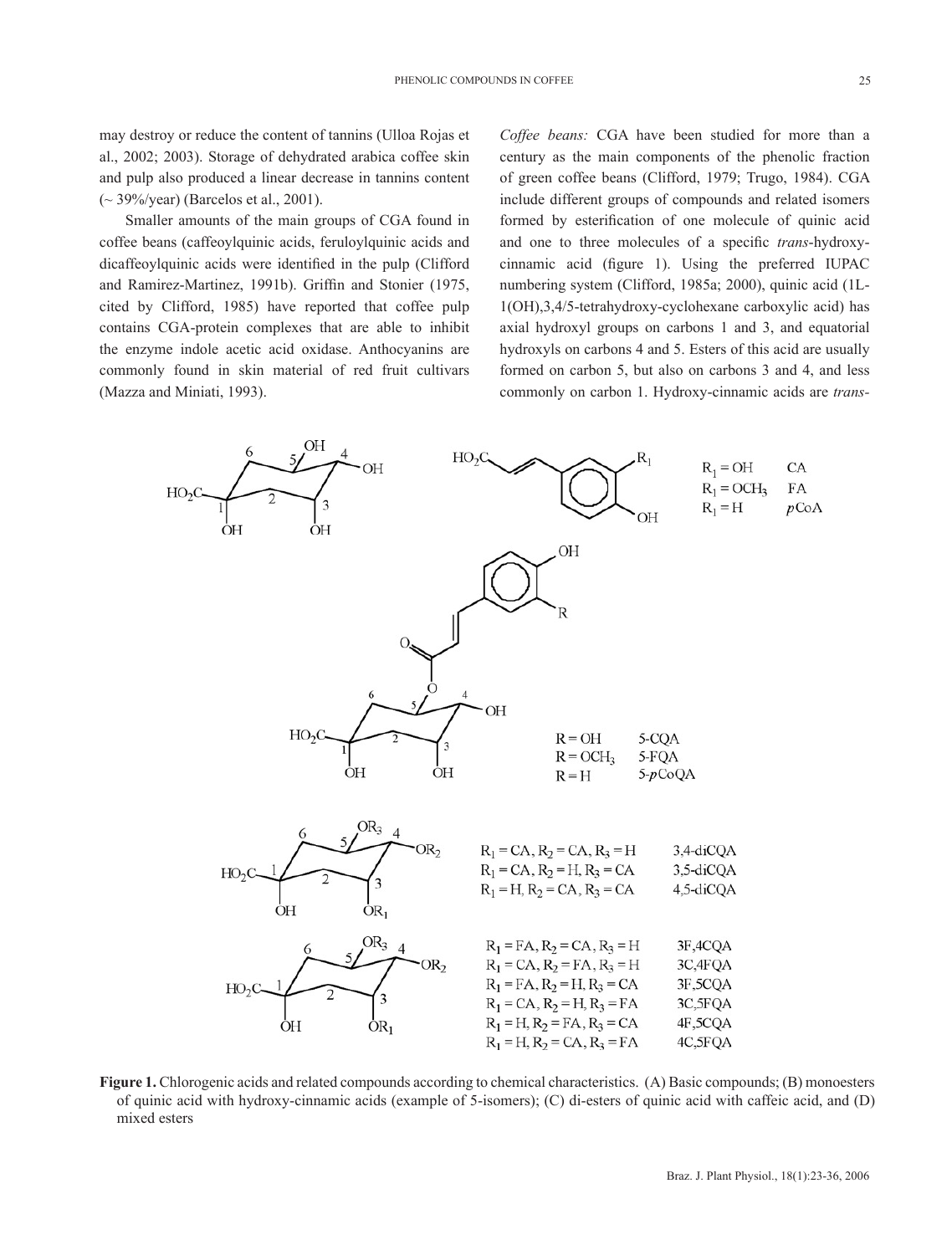phenyl-3-propenoic acids with different substitutions in the aromatic ring; the most common in coffee is caffeic acid (3,4-dihydroxy-cinnamic acid) followed by ferulic acid (3 metoxy, 4-hydroxy-cinnamic acid) and *p*-coumaric acid (4 hydroxy-cinnamic acid) (Clifford, 2003).

The main groups of CGA found in green coffee beans are presented in figure 1, according to their chemical identity, number and position of acyl residues. These groups of compounds include: caffeoylquinic acids (CQA), with 3 isomers (3-, 4- and 5-CQA); dicaffeoylquinic acids (diCQA), with 3 isomers (3,4-diCQA; 3,5-diCQA; 4,5-diCQA); feruloylquinic acids (FQA), with 3 isomers (3-, 4- and 5- FQA); *p-*coumaroylquinic acids (*p*CoQA), with 3 isomers (3-, 4- and 5- *p*CoQA), and six mixed diesters of caffeoylferuloyl-quinic acids (CFAQ) (Clifford, 2003).

 Despite the large distribution of some CGA in the plant kingdom, green coffee is known as one of the main food sources of CGA, with contents being equaled or exceeded only by the green leaves of *Illex paraguayensis* (Maté) (Clifford and Ramirez-Martinez, 1990; Mazzafera, 1997; Clifford, 1997; Clifford, 1999). Total CGA content of green coffee beans may vary according to genetics - species and cultivar, degree of maturation and, less importantly, agricultural practices, climate and soil (Clifford, 1985, Guerrero et al., 2001; Camacho-Cristóbal et al., 2002, Farah et al., 2005b). The diversity of methodology employed in the analysis of CGA is another important factor in establishing levels, since there may be a certain discrepancy between results obtained by high resolution chromatographic methods and those obtained by less sophisticated methods.

In general, the values described in the literature for total CGA in regular green coffee beans, on dry matter basis (dm), may vary from 4 to 8.4 % for *Coffea arabica*, and from 7 to 14.4 % for *Coffea canephora*, with some hybrids presenting intermediate levels (Ferreira et al., 1971; Roffi et al., 1971; Chassevent et al., 1973; Clifford and Wight, 1976; Rees and Theaker, 1977; Van der Stegen and Van Duijn, 1980; Trugo and Macrae, 1984b; Clifford, 1985; Tono et al., 1989; Ky et al., 2001; Maria et al., 1994; Farah et al., 2005a, 2005b). A low CGA content (1.2 %, dm) was found in beans of *Coffea pseudozanguebariae*, a caffeine-free species native of East Africa (Clifford and Ramirez-Martinez, 1991a). Such low content has been also observed in some other low-caffeine or caffeine-free species from Africa (Clifford, 1985).

In addition to the major chlorogenic acids cited above, other minor compounds of the CGA family have been reported. Recently, trace amounts of diferuloylquinic acids, dimethoxycinamoylquinic acids, caffeoyl-dimethoxycinamoylquinic acids and feruloyl-dimethoxycinamoylquinic acids were identified in Robusta coffee (Clifford et al., 2006). CGA-caffeine complexes in coffee seeds have been described (Clifford, 2000). The same CGA-protein complexes identified in coffee pulp were also identified in immature coffee seeds (Griffin and Stonier, 1975, cited by Clifford, 1985). Small amounts of caffeic, ferulic, *p*-coumaric and quinic acids may be found in green coffee beans in their free form (Clifford 1985, Clifford, 1987). The occurrence of cinnamoyl conjugates such as caffeoyl-tryptophan (Schrader et al., 1996; Murata et al., 1995), *p-*coumaroyl-tryptophan (Murata et al., 1995, Clifford, 1997), and caffeoyl-tyrosine (Correia et al., 1995, Clifford, 1997) has also been reported, but quantitative data is not available (Clifford, 2000). Although CGA lactones are mostly produced during roasting of the beans (see below), the presence of trace amounts of some lactones, attributed to primary processing (for example, drying of the beans) has been reported in unroasted coffee beans (Schrader et al., 1996; Farah et al., 2005a).

Table 2 presents the contents of the three main groups of CGA in samples of green coffee beans, obtained by chromatographic analytical methods. Considering the nine main isomers of CGA: 5-CQA; 4-CQA and 3-CQA; 3,5-diCQA, 4,5-diCQA and 3,4-diCQA, 5-FQA, 4-FQA and 3-FQA, in order of abundance in green coffee beans, 5-CQA alone is responsible for about 56-62 % of total CGA. Considering that 4-isomers usually equal or slightly exceed 3-isomers, 3-CQA and 4-CQA account for up to 10% each of total CGA. DiCQA isomers account for about 15-20% of total CGA in green coffee beans and FQA isomers, for 5-13% of total CGA. *p*-CoQA isomers, CFQA isomers and the newly identified diferuloylquinic acids and dimetoxycinnamoylquinic acid derivatives account together for the remaining percentage (Clifford and Wight, 1976; Trugo and Macrae, 1984ab; Clifford, 1985; Shrader et al., 1996; Clifford, 2003; Farah et al., 2001, 2005a, 2005b; Farah, 2004; Clifford et al., 2006).

Not only total CGA content, but the CGA composition of coffee beans also varies considerably during fruit maturation. Considering variations between species and cultivars (Ohiokpehai et al., 1982), a sigmoidal increase in total CQA, mostly in parallel with the total dry matter gain, is initially observed with maturation (Clifford and Kasi, 1987). The ratio CQA/diCQA appears to increase with maturation until ripeness of the fruit (Menezes, 1994a; Clifford and Kasi, 1987), probably due to hydrolysis of diCQA into mono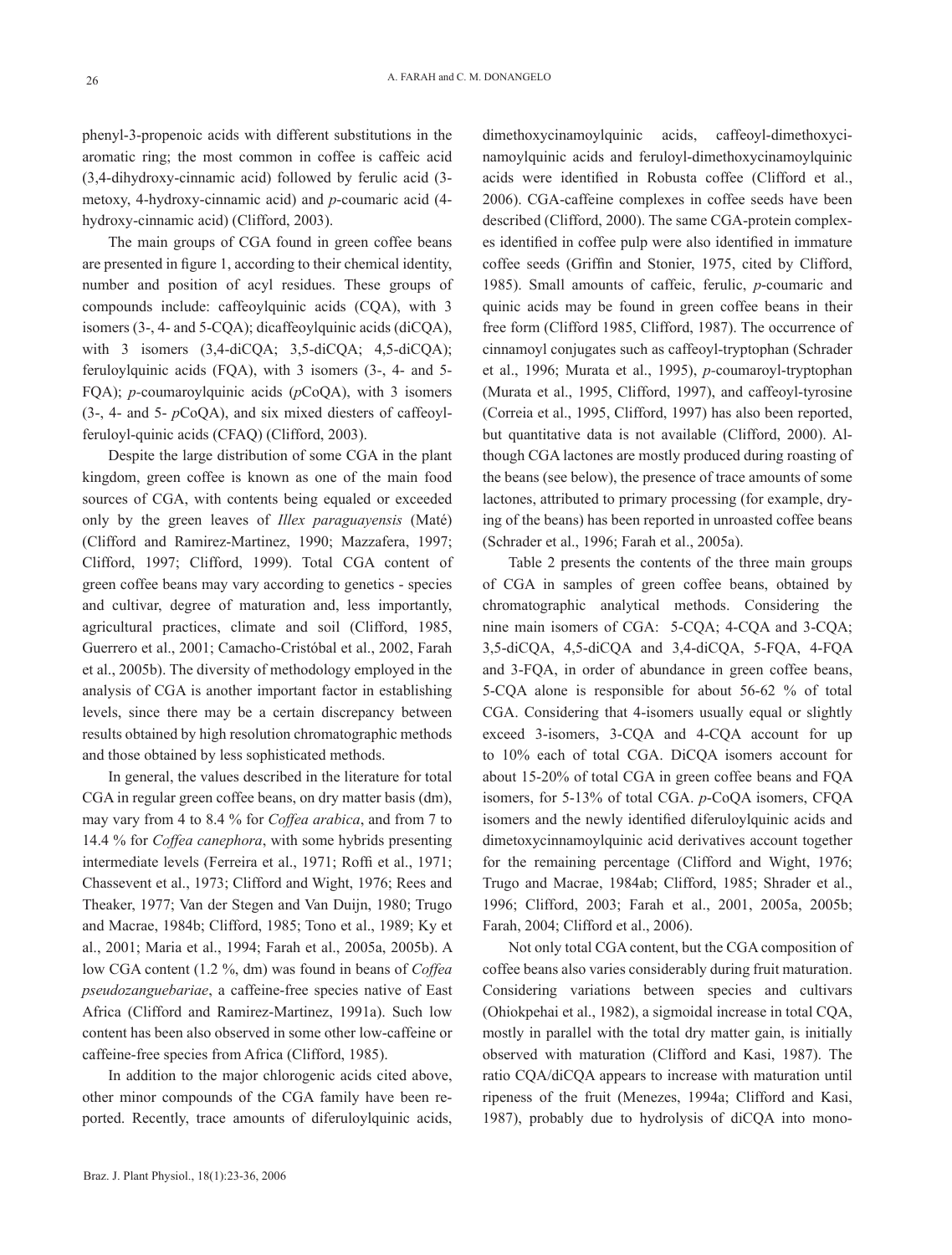esters. At a certain stage before ripeness, CQA content starts to drop, according to Montavón et al. (2003), due to oxidation. From this point on, an inverse association between the levels of CQA and coffee fruits maturation is observed (Menezes, 1994b). Recently, Farah et al (2005b) reported a reduction not only in CQA levels, but also in FQA and diCQA levels, at this last stage of maturation. The authors reported a total of 8.7 % of CGA (dm) for immature *C. arabica* seeds (from dark green fruits), while seeds of over-ripened fruits presented levels as low as 1.3 %. Montavón et al (2003) suggested that unripe seeds are more sensitive towards oxidation than ripe seeds and that the lower sensitivity of ripe seeds occurs because the defense mechanisms against oxidative stress become more efficient during maturation. Alternatively, according to the same authors, mature beans may contain lower polyphenol oxidase and peroxidase activities than immature beans. This hypothesis is in agreement with the reduction in polyphenol oxidase activity observed at later stages of maturation

(Arcila-Pulgarin and Valência-Aristizabal, 1975; Mazzafera and Robinson, 2000).

Despite the discrepancy caused by the use of different analytical methods, the large variation in CGA content and isomers distribution, along with qualitative differences (presence and absence of some isomers) in green coffee beans make the CGA content a potential criterion on coffee genotype selection (Clifford et al., 1989; Correia et al., 1995; Guerrero at al, 2001; Ky et al., 2001). A correlation between the pattern of minor CGA-like compounds with the geographical origin of the beans has been observed and attributed to genetic factors rather than to agricultural practices (Clifford and Jarvis, 1988; Correia et al., 1995). However, as stated before, small variations in CGA content of coffee beans from ripe fruits may be observed due to weather and agricultural practices. Severe weather conditions such as cold, high visible light and water stress conditions tend to increase the contents of phenolic compounds not only in the

**Table 2**. Chlorogenic acids content in green coffee beans, expressed in g%<sup>a</sup>, dry matter basis.

| Samples                                 | <b>CQA</b> | <b>FQA</b> | diCQA | <b>Total CGA</b> | References                          |
|-----------------------------------------|------------|------------|-------|------------------|-------------------------------------|
| C. arabica                              | 5.76       | 0.25       | 0.87  | 6.88             | Trugo & Macrae, 1984                |
| C. arabica var<br>Caturra               | 4.63       | 0.33       | 0.66  | 5.62             | Clifford & Ramirez-Martinez, 1991   |
| C. arabica var. Bourbon                 | 4.77       | 0.34       | 0.56  | 5.67             | Clifford & Ramirez-Martinez, 1991   |
| Wild C. arabica (average)               | 3.26       | 0.19       | 0.60  | 4.10             | Ky et al., 2001                     |
| C. arabica (Angola)                     | 4.30       | 0.57       | 1.23  | 6.10             | Correia et al., 1995                |
| C. arabica (Angola)                     | 4.84       | 0.28       | 0.53  | 5.65             | Correia et al., 1995                |
| C. arabica (Angola)                     | 5.67       | 0.79       | 1.39  | 7.85             | Correia et al., 1995                |
| C. arabica var Boubon (Brazil)          | 4.2        | 0.28       | 0.77  | 5.25             | Farah et al., 2005a                 |
| C. arabica cv. Longberry (Ethiopia)     | 4.6        | 0.29       | 0.84  | 5.73             | Farah et al., 2005a                 |
| C. canephora cv Robusta                 | 6.82       | 0.60       | 1.37  | 8.80             | Trugo & Macrae, 1984                |
| C. canephora cv Robusta                 | 5.33       | 0.79       | 1.05  | 7.17             | Clifford & Ramirez-Martinez, 1991   |
| C. canephora cv Robusta (Angola)        | 3.43       | 0.54       | 1.20  | 6.08             | Correia et al., 1995                |
| C. canephora cv Robusta (Angola)        | 4.97       | 0.75       | 1.46  | 7.18             | Correia et al., 1995                |
| C. canephora cv. Conillon (Brasil)      | 7.42       | 0.95       | 1.09  | 9.47             | Farah et al., 2001                  |
| Wild C. canephora (average)             | 7.66       | 1.43       | 2.31  | 11.3             | Ky et al., 2001                     |
| C. canephora var. Robusta (Uganda)      | 5.77       | 0.47       | 1.34  | 7.58             | Farah et al., 2005a                 |
| Timor hybrid (C.arabica x C. canephora) | 4.71       | 0.33       | 0.58  | 5.62             | Clifford and Ramirez-Martinez, 1991 |
| Catimor (Timor hybrid x C. arabica)     | 5.51       | 0.35       | 0.45  | 6.31             | Clifford and Ramirez-Martinez, 1991 |
| C. liberica cv. Dewevrei                | 5.39       | 0.48       | 1.1   | 6.97             | Ky et al., 1977                     |

CQA- caffeoyilquinic acid; FQA – feruloyiquinic acid; diCQA dicaffeoyilquinic acid. Total CGA – total chlorogenic acids. a Units may have been changed for consistency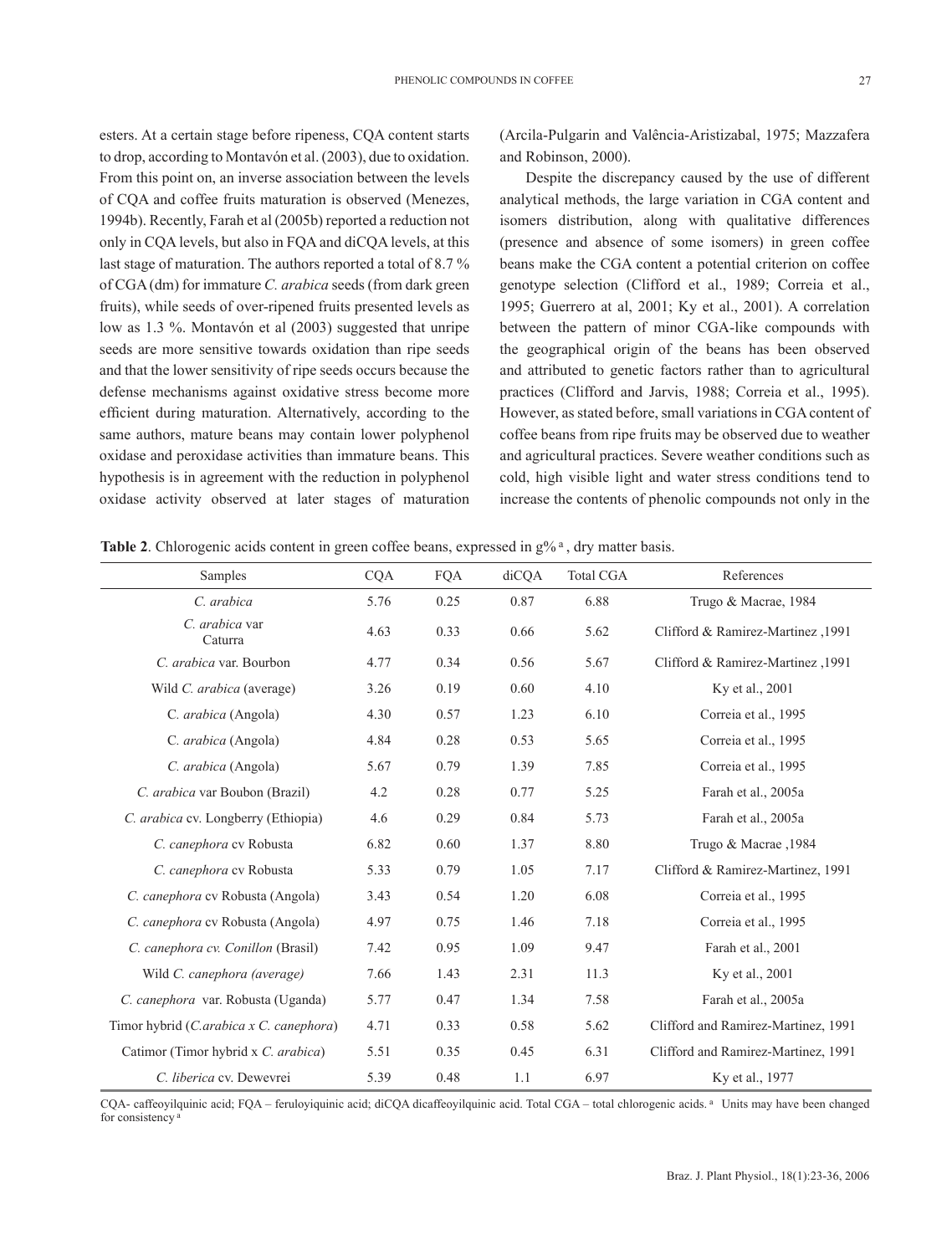coffee plant and seed but also in other plants (Douglas, 1996; Grace et al., 1998; Materska and Perucka, 2005; Pennycooke et al., 2005). The use of nitrogen-rich fertilizers (Malta et al., 2003) and situations of boron deficiency (Camacho-Cristobal, et al., 2002) have also shown to increase the content of total CGA in coffee seeds and other plants.

Small amounts of phenolic compounds different from CGA and related compounds have been identified in green coffee beans. The presence of about 1 % of phenolic glycosides has been suggested (Clifford, 1985). Anthocyanidins such as cyanidins, pelargonidins and one peonidin were identified in arabica coffee seeds as a residue of red skin fruits. (Mazza and Miniati, 1993). Lignans such as secoisolariciresinol, lariciresinol, matairesinol and pinoresinol, in order of abundance, are also present in coffee (Milder et al., 2005). Some free volatile phenols have been identified (Moreira et al., 2000). Tannins have not been identified in wet processed coffee seeds (Clifford and Ramirez-Martinez, 1991a). However, it is possible that dry processed beans contain a small amount of tannins as a residue of the coffee pulp.

## **Biosynthesis of chlorogenic acids and relevance for the plant physiology**

 CGA are products of the phenylpropanoid pathway, one branch of the phenolic metabolism in higher plants that is induced in response to environmental stress conditions such as infection by microbial pathogens, mechanical wounding, and excessive UV or high visible light levels (Herrmann, 1995; Haard and Chism, 1996). Plant phenolic acids are synthesized from phenylalanine and tyrosine via the shikimic acid pathway, which converts simple carbohydrate precursors, derived from glycolysis and the pentose phosphate shunt (phospho-enol-pyruvate and D-erythrose-4-phosphate), into aromatic amino acids (figure 2). The parent *trans*-cinnamic acid is formed from L-phenylalanine by the action of phenylalanine ammonia-lyase, a key enzyme in the biosynthesis of phenolic compounds that is activated in response to different stress conditions. Quinic acid is synthesized from 3-dehydroquinate, an intermediate metabolite of the shikimic acid pathway. Hydroxy-cinnamic acids (*p*-coumaric, caffeic, ferulic and sinapic) may be synthesized from cinnamic acid by hydroxylation or alternatively from tyrosine by the action of tyrosine aminolyase (figure 2).

The final steps of biosynthesis of the 5-monoacyl CGA (5-CQA, 5-FQA and 5-*p*-CoQA) have been studied in several

plants as well as coffee and appear to include binding of *trans-*cinnamic acid to coenzyme A (CoA) by a CoA lyase, followed by transfer to quinic acid by a cinnamoyl transferase (Gross, 1981). The origin of the CGA with acyl groups in positions 3- and 4- is unclear, although the possibility of acyl migration has been considered (Gross, 1981). Once formed, phenolic acids and CGA can be substrate of enzymes such as polyphenol oxidase (Mazzafera and Robinson, 2000) and

# Phosphoenol pyruvate  $+$  Erythrose 4-phosphate 5-Dehydroquinic acid  $\rightarrow$  Quinic acid 5-Dehydroshikimic acid Shikimic acid T Shikimate 5-phosphate J 3-Enolpyruvoylshikimate 5-phosphate Chorismate J Arogenic acid  $\mathbf{I}$ Tyrosine Phenylalanine  $\downarrow$ T  $p$ -Coumaric acid  $\leftarrow$  Cinnamic acid T Caffeic acid Ferulic acid T Sinapic acid

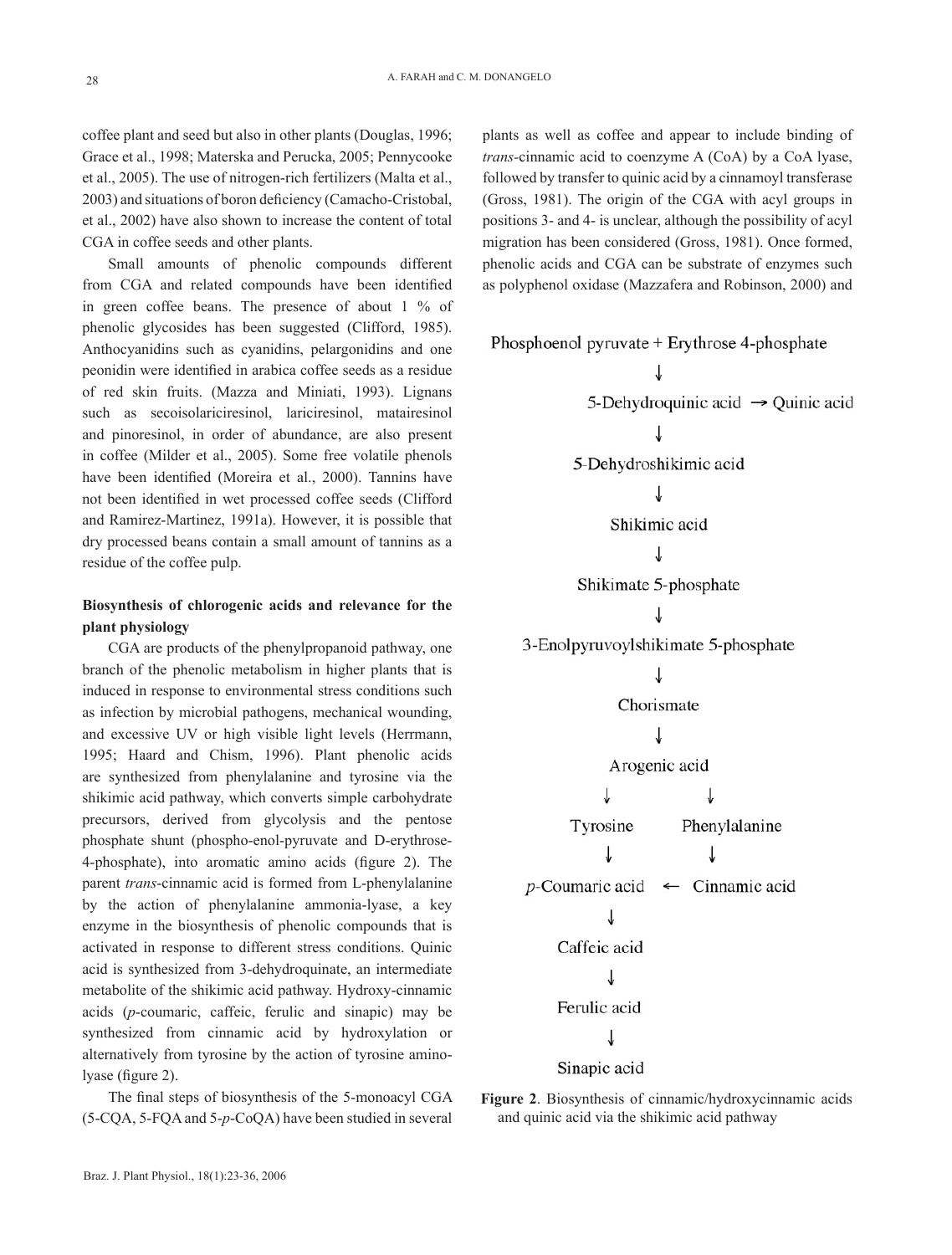peroxidase (Takahama, 2004), leading to polymerization products such as insoluble brown pigments and lignin that contribute to the plant defense mechanisms and to the synthesis of plant cell wall constituents.

 Besides the recognition that CGA play an important role in plant stress adaptation, there are indications that these compounds may have specific physiological functions in the coffee plant, consistent with the relatively high levels of CGA usually found in coffee seeds (Clifford, 1987; Leloup et al., 1995). CGA synthesis in the coffee plant may contribute to the control of seed germination and cell growth, through regulation of the levels of indolacetic acid - a plant growth hormone of physiological significance during the formation and germination of the beans - and possibly also through other still unknown mechanisms (Griffin and Stonier, 1975, cited by Clifford, 1985; Clifford 1985).

CGA are found in the surface of coffee seeds, in association with the cuticular wax, and in the cytoplasm adjacent to the cell walls of the endosperm parenchyma (Clifford, 1987), but there seem to be no reports whether the distribution of CGA differ in these two locations. According to Horman and Viani (1971, cited by Clifford, 1985) and Zeller and Saleeb (1997), part of the cell wall CGA may be associated with caffeine, as a 1:1 or 2:1 molar complex. Although CGA are mostly found in the coffee seeds, they have also been found in the leaves and in the coffee pulp (Clifford and Ramirez- Martinez, 1991a).

## **Changes in chlorogenic acids composition of coffee beans during processing**

*Roasting:* In addition to their relevance for plant physiology and for a potential use in the pharmacology field, CGA take part in the generation of color, flavor and aroma of coffee during roasting (Trugo and Macrae, 1984a; Moreira et al., 2000; Montavón et al., 2003). Due to their thermal instability, CGA may be almost completely degraded into phenol derivatives when submitted to intense roasting conditions. During roasting, part of CGA is isomerized, part is transformed into quinolactones due to dehydration and formation of an intramolecular bond (figure 3), and part is hydrolyzed and degraded into low molecular weight compounds (Trugo, 1984, Trugo and Macrae, 1984a; Leloup et al., 1995; Clifford, 2000; Farah et al., 2005a). CGA also participate in the formation of polymeric material like melanoidins (Menezes, 1994a, Steinhart and Luger, 1997). Drastic roasting conditions may produce losses of up to 95% of CGA (Trugo, 1984), with 8-10% being lost for every 1% loss of dry matter (Clifford, 1997, 1999, 2000). Total CGA content in commercial roasted coffee ranges from about 0.5 to 7 % (table 3), depending on the type of processing, roasting degree, blend and analytical conditions. CGA contents in light to medium roasted coffees still stand out when compared to most food sources of CGA (Farah et al., 2001; Clifford, 2002). While coffee abstainers may typically



**Figure 3.** Formation of a 1,5-γ-quinolactone from chlorogenic acid during roasting (A), and the two major chlorogenic acid lactones in roasted coffee: 3-caffeoylquinic-1,5-γ-lactone (left) and 4-caffeoylquinic-1,5-γ-lactone (right) (B) Although under IUPAC rules the numbering system for the lactones is different from that for the acids, in order to avoid confusion, most reports in the literature (including the present work) have been using for lactones the same numbering of the carbons as for the acid precursors.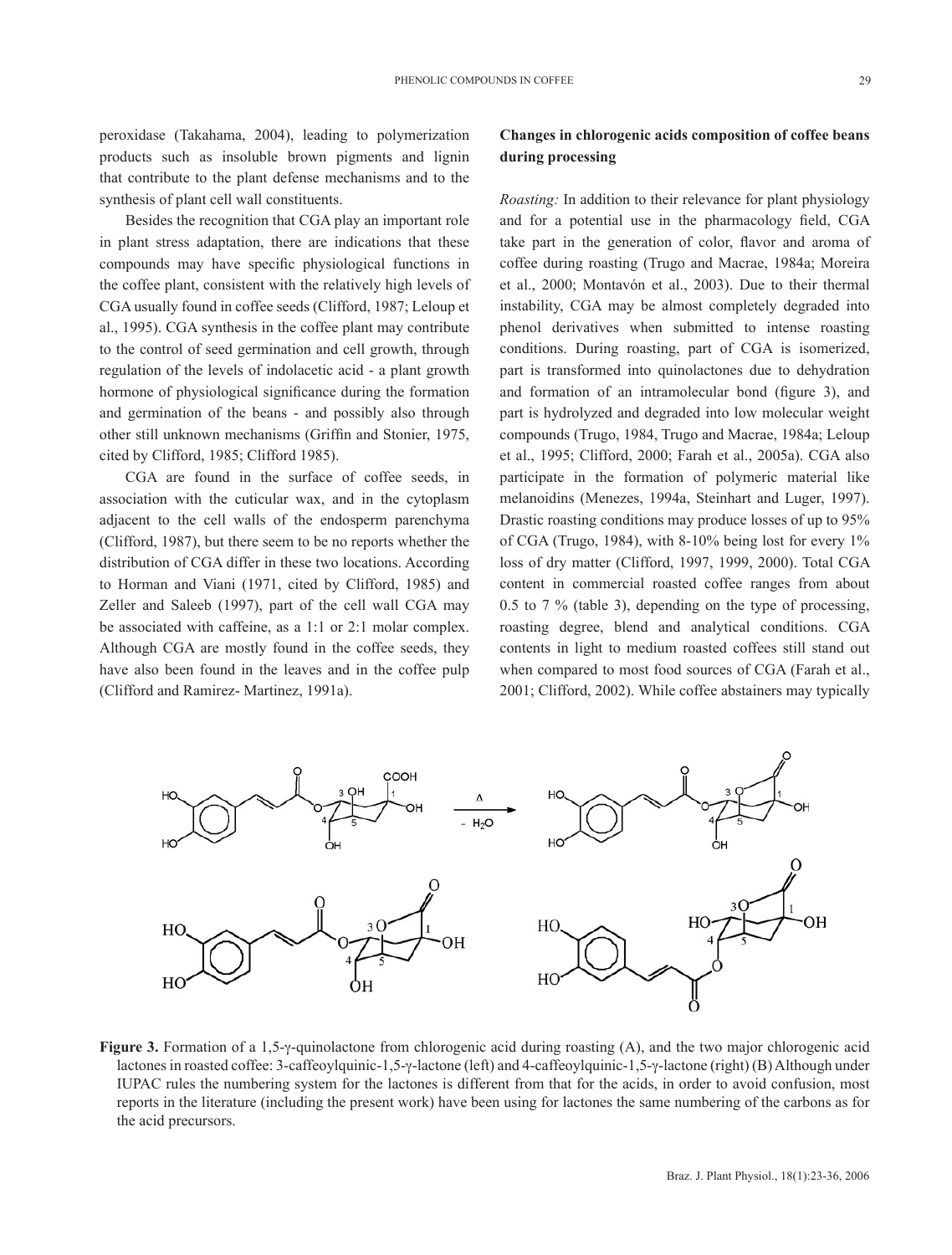ingest less than 100 mg of CGA/day, modest and heavy coffee drinkers intake may range from 0.1 to 2g (Clifford, 1997, 2000; Del Castillo et al., 2002).

In relation to changes in CGA individual subgroups and isomers during roasting, at the beginning of the roasting process, isomerization of CGA occurs. The levels of the substitutes of the 5- position of the quinic acid decrease substantially while those of the substitutes in the 3- and 4- positions increase in some cases to almost double their original levels. (Trugo and Macrae, 1984; Leloup et al., 1995, Farah et al., 2005a). According to Leloup et al (1995), at this roasting stage, diCQA may be partially hydrolysed into monoesters and cafeic acid, which may be again hydrolysed, decarboxylated and degraded to a range of simple phenols. Levels of volatile phenols increase along the process (Moreira et al., 2000). Chlorogenic acid lactones formation occurs after 6 to 7% of weight loss (Hucke and Maier, 1985; Farah et al., 2005a). About 7% of CGA in regular Arabica coffee and 5.5% in Robusta coffee seem to be transformed into 1,5-γ-quinolactones during the roasting process (figure 3). Average lactones levels of 210 and 100 mg% (dm) were reported for commercial regular ground coffee (Shrader et al., 1996) (table 3).

|  |  |  |  | Table 3. Chlorogenic acids and quinolactones in ground roasted and instant coffee, expressed in g%, dry matter basis. |  |  |  |
|--|--|--|--|-----------------------------------------------------------------------------------------------------------------------|--|--|--|
|--|--|--|--|-----------------------------------------------------------------------------------------------------------------------|--|--|--|

| Coffee Samples                                      | CQA  | <b>FQA</b> | Di<br>CQA | Total<br>$_{\rm CGA}$ | CQL  | ${\rm FQL}$ | Di<br>CQL | CoQL | Total CGL | References             |
|-----------------------------------------------------|------|------------|-----------|-----------------------|------|-------------|-----------|------|-----------|------------------------|
| Ground Roasted Coffee                               |      |            |           |                       |      |             |           |      |           |                        |
| Commercial                                          | 2.70 |            |           |                       | 0.26 |             |           |      |           | Bennat et al., 1994    |
|                                                     | 2.64 |            |           |                       | 0.34 |             |           |      |           |                        |
|                                                     | 1.94 |            |           |                       | 0.23 |             |           |      |           |                        |
|                                                     | 0.81 |            |           |                       | 0.17 |             |           |      |           |                        |
|                                                     | 1.00 |            |           |                       | 0.16 |             |           |      |           |                        |
| Commercial                                          |      |            |           |                       |      |             |           |      |           | Shrader et al., 1996   |
| (average)                                           | 2.26 | 0.21       | 0.19      | 2.66                  | 0.31 |             |           |      |           |                        |
| Commercial                                          | 1.25 | 0.22       | 0.19      | 1.66                  |      |             |           |      |           | Monteiro & Trugo, 2005 |
|                                                     | 1.29 | 0.19       | 0.24      | 1.72                  |      |             |           |      |           |                        |
|                                                     | 0.85 | 0.12       | 0.09      | 1.06                  |      |             |           |      |           |                        |
|                                                     | 0.38 | 0.06       | 0.03      | 0.47                  |      |             |           |      |           |                        |
| C. arabica <sup>b</sup> Bourbon<br>(Brazil)         | 2.15 | 0.17       | 0.14      | 2.46                  | 0.36 | 0.04        | 0.01      | 0.01 | 0.41      | Farah et al., 2005a    |
| C. arabica <sup>b</sup><br>Longberry (Ethiopia)     | 1.65 | 0.15       | 0.13      | 1.93                  | 0.33 | 0.04        | 0.01      | 0.01 | 0.38      | Farah et al., 2005a    |
| C. arabica                                          | 3.23 |            |           |                       | 0.32 |             |           |      |           | Bennat et al., 1994    |
| C.arabica b<br>Decaffeinated<br>(average)           |      |            |           | 1.80                  | 0.38 | 0.06        | 0.01      |      | 0.45      | Farah et al., 2006b    |
| C.canephora <sup>b</sup><br>cv. Robusta<br>(Uganda) | 2.76 | 0.34       | 0.23      | 3.33                  | 0.39 | 0.03        | 0.03      |      | 0.45      | Farah et al., 2005a    |
| <b>Instant Coffee</b>                               |      |            |           |                       |      |             |           |      |           |                        |
| Non-decaffeinated                                   | 5.28 | 1.16       | 0.53      | 6.97                  |      |             |           |      |           | Trugo & Macrae, 1984a  |
|                                                     | 0.63 | $0.06\,$   | 0.03      | 0.72                  |      |             |           |      |           | Nogueira & Trugo, 2003 |
| Non-decaffeinated                                   | 2.41 | 0.27       | 0.09      | 2.77                  |      |             |           |      |           |                        |
|                                                     | 1.30 | 0.14       | 0.04      | 1.48                  |      |             |           |      |           |                        |
| Decaffeinated                                       | 4.73 | 0.84       | 0.28      | 5.85                  |      |             |           |      |           | Nogueira & Trugo, 2003 |
|                                                     | 3.33 | 0.60       | 0.17      | 4.10                  |      |             |           |      |           |                        |

<sup>a</sup> Units may have been changed for consistency;  $\frac{b}{c}$ . Laboratory roasted – light medium roast.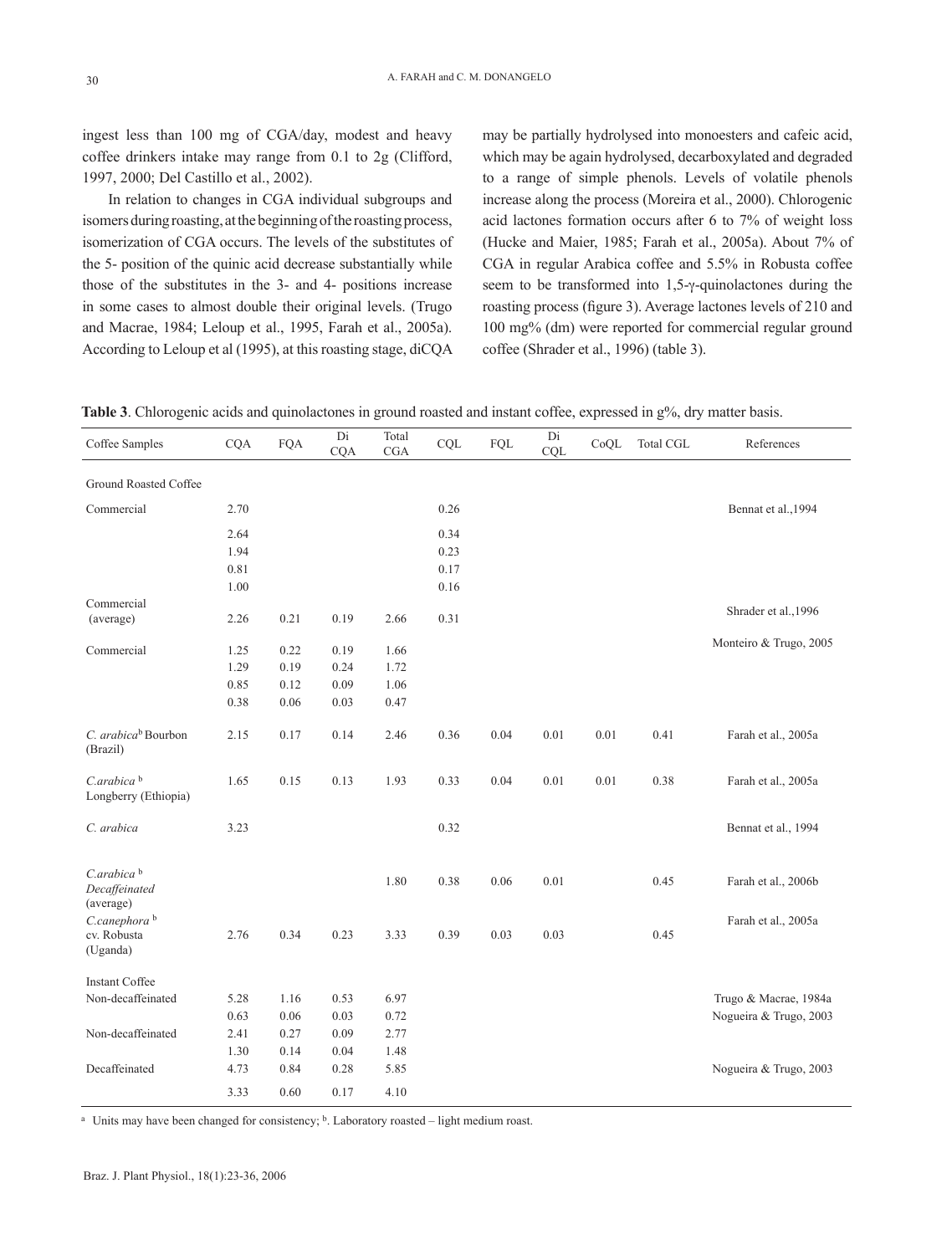The 3-caffeoylquinide or 3-caffeoylquinic-1,5-lactone (3-CQL) is the main lactone, with maximum levels of 230 and 254 mg% (dm), in Arabica and Robusta coffees, respectively (Farah et al., 2005a). The second major lactone is 4-caffeoylquinic-1,5-lactone (4-CQL), with average contents of 116 and 139 mg%, for Arabica and Robusta coffees, respectively (Farah et al., 2005a). 3-CQL and 4-CQL (figure 3) are expected to be the major 1,5-γ-quinolactones, since caffeoylquinic acids are the main CGA and only those CGA isomers that lack a substitute in the 5-position are able to form a 1,5-γ-quinolactone. Lactone formation of 3-CQA is favored relative to 4-CQA because of steric hindrance of the ester group in axial position of the equatorial conformer (Farah et al., 2005a). Lactones from FQA, diCQA and *p-*CoQA, in order of relevance (table 3) and other minor quinides, have also been identified in roasted coffee (Scholts and Maier, 1990; Scholz-Bottcher et al., 1991; Flores-Parra et al., 1989; Farah et al., 2005a).

The content of total CGA lactones increases until about 14% weight loss, i.e., light medium roast, reaching average levels of 398 and 424 mg% (dm) for Arabica and Robusta coffees, respectively, and decreasing gradually thereafter (Farah et al., 2005a, Bennat et al., 1994).

The extraction of chlorogenic acids into the beverage depends on the grind of coffee, the proportion of coffee to water, the brewing method, the water temperature and length of time coffee is in contact with water, but domestic brewing substantially extracts CGA (80-100%) and CGL from roasted coffee (Clifford, 1997; 2000). Higher temperatures under 100ºC result in greater extraction of CGA (Trugo and Macrae, 1984a; Clifford, 1987). Extraction rate increases over the first 10 min commonly employed in domestic brewing. The highest extraction rate of CGA usually occurs in the first 2 min at 93ºC, increasing less rapidly thereafter (Merrit and Proctor, 1959, Clifford, 1987). Domestic extraction will result in 70-200 mg of CGA per 200ml cup, in the case of Arabica coffee and 70-350 mg of CGA per 200 ml cup in Robusta coffee (Clifford, 1997). Keeping coffee brews at an elevated temperature reduces the contents of both CQA and CQL in the brew (Bennat et al., 1994; Schrader et al., 1996).

*Decaffeination:* Moreira et al (2005) measured the contents of CGA in ground and instant, light and dark roasted, regular and decaffeinated Brazilian commercial coffee samples, and observed lower CGA contents in all decaffeinated samples, compared to non-decaffeinated ones. An average loss of 10% was observed by Farah et al (2006b) in CGA contents of decaffeinated and roasted Arabica coffee samples, in comparison with non-decaffeinated samples roasted in the same conditions. On the other hand, a 7% average increase in lactones content was observed in the same samples (table 3).

*Instant coffee processing:* A large variation in the contents of total CGA was observed upon analysis of thirteen commercial instant coffee samples from England (3.6-10.7 %, dm -Trugo and Macrae, 1984b) and nine from Brazil (0.6-5.9 %, dm - Nogueira and Trugo, 2003) (table 3). In the respective samples, 5-CQA alone accounted for about 30% of total CGA; CQA accounted for 70%; FQA for 20% and diCQA for 10%. The large difference in CGA levels was attributed to the use of different blends and roasting degrees, whereas the low percentage of diCQA was attributed to loss during processing (Trugo and Macrae, 1984b, Nogueira and Trugo, 2003). Bennat et al (1994) also performed analysis of CQA and lactones in instant coffee and attributed the low content of lactones to hydrolysis during processing.

### **Special types of processing**

*Steam-treated coffee:* Coffee may be steam-treated prior to roasting as a means to make coffee "less irritable" to the stomach, and therefore acceptable to persons with stomach problems (Steinhart and Luger, 1997). Degradation of CGA during steaming of green beans has been reported as a consequence of increased water uptake (Maier, 1994).

*Monsooned coffee:* This is a speciality coffee of India, which undergoes a natural process of curing dry raw Arabica and Robusta coffee beans by exposing them to moist monsoon winds prevailing in the costal regions of Mangalore and Tellichery. Variyar et al (2003) observed a substantial decrease in CGA levels of this type of speciality coffee, accompanied by an increase in the levels of free caffeic acid, which was attributed to hydrolysis of CGA during the process. Balyaya and Clifford (1995) also observed higher levels of free caffeic acid in monsooned coffee beans.

*Irradiation:* This treatment has been applied to green beans as a method to control microbiological contamination and insect infestation. While Deshpande and Aguilar (1975) did not observe differences in CGA and caffeic acid contents of Arabica and Robusta beans treated with gamma irradiation, Variyar et al. (2003) observed a substantial decrease in CGA contents of irradiated beans in comparison with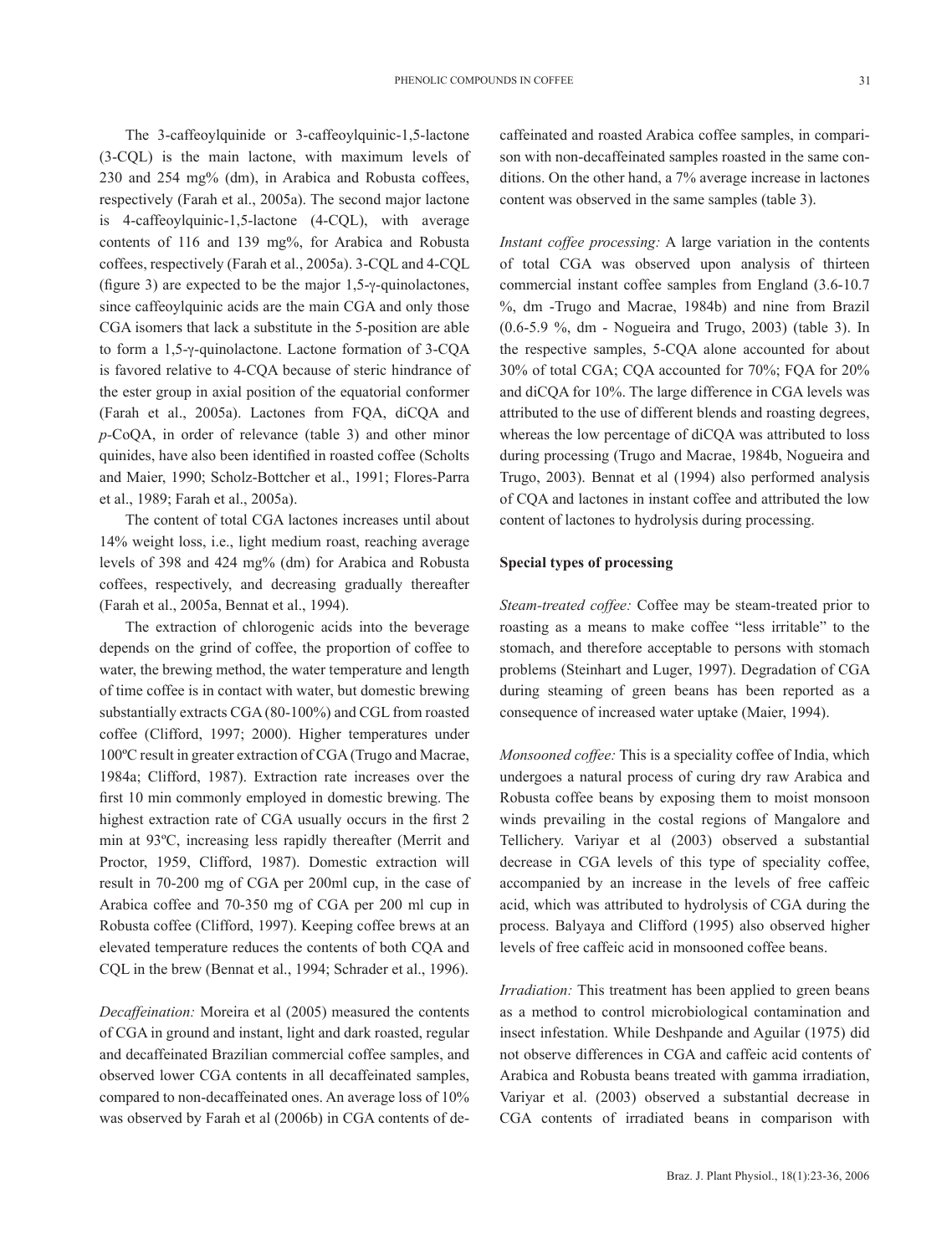non-irradiated ones. The decrease in CGA level was not accompanied by an increase in caffeic acid levels, which was attributed to degradation of CGA, and not to hydrolysis, as it was the case with monsooned beans. Gamma-irradiation has been reported to reduce the contents of cinnamic acids in food products (Clifford, 2000).

#### **Chlorogenic acids composition and coffee quality**

 CGA are known to be important determinants of coffee flavor. They contribute to the final acidity (Trugo and Macrae, 1984) and confer astringency (Carelli et al., 1974; Clifford and Wight, 1976; Variyar et al., 2003) and bitterness (Trugo, 1984) to the beverage. As a result of Maillard and Strecker´s reactions, bitterness increases during roasting due to release of caffeic acid and formation of lactones and other phenol derivatives responsible for flavor and aroma (Ginz and Enhelhardt, 1995; Maria et al., 1994, Variyar et al., 2003).

The relationship of CGA with coffee cup quality is still unclear and somehow controversial. Okiokpehai (1982) reported that the addition of diCQA conferred a disagreeable flavor to coffee beverage, which disappeared on subsequent addition of CQA. However, according to Silva (1999), total CGA levels present and inverse association with coffee quality, with higher CGA content being observed in lower quality samples. Considering that CQA accounts for at least 60% of CGA contents in roasted coffee, higher levels of CQA would be more likely to be associated with low cup quality. Farah et al. (2006a) also observed a strong association between the levels of CQA and FQA and low cup quality. The decrease in quality was accompanied by an increase in color intensity of raw beans that was attributed indirectly to the presence of reactive orthoquinones formed by the action of the enzyme polyphenol oxidase over these compounds. Therefore, products of CGA oxidation may be associated with cup quality decrease. This data, as well as the data obtained by Silva (1999), are in agreement with reports according to which orthoquinones are responsible for the inhibition of the activity of polyphenol oxidase (Mazzafera and Robinson, 2000). Coffee cup quality is directly related to polyphenol oxidase activity and 5-CQA levels in seeds from mature coffee fruits seem to be inversely associated with polyphenol oxidase activity in coffee beans (Amorin and Silva, 1968, Carvalho et al., 1994; Mazzafera, 1999; Silva, 1999). Moreover, the fact that Amorim et al. (1975) related oxidation products of phenolic compounds as a possible cause for Rio-off-flavor (a negative phenolic note responsible for loss on cup quality) would strengthen the hypothesis of the association between high levels of CQA and FQA with low cup quality.

Amorin (1972) observed that 5-CQA levels above usual levels for a determined species contributed to a decrease in quality. Taking into account the well-known importance of CGA for flavor and aroma formation, there appears to be a limiting high CGA level over which cup quality decreases. Lower CGA levels also appear to explain the superiority of *C. arabica* in beverage quality when compared with *C. canephora*. The large difference in CGA contents of these two species was considered one of the factors responsible for flavor differences between the two species (Trugo and Macrae, 1984b; Ky et al., 2001; Bertrand et al., 2003).

The presence of defective coffee beans is also relevant in establishing coffee quality. The CGA content of most defective beans, excluding physical defects (bored, broken, etc.) and defects of extraneous matter (husks, twigs, stones, etc.), appears to vary according to the degree of maturation of the fruit that generates the respective defect (Farah et al., 2005b). The main defects occur due to strip-picking of immature and overripe fruits along with ripe (cherry) fruits. The five most common defects in coffee that may considerably affect cup quality are immature beans (originated from immature fruits), immature-black beans (immature beans with oxidized skin), black beans (from over-ripened fruits) and sour beans (from fruits fermented on the ground or due to improper processing conditions). Comparing immature and immature-black beans with good quality beans, Mazzafera (1999) observed that the contents of total phenolic substances and 5-CQA were higher in immature and immature–black defective beans. Franca et al. (2004) found lower levels of 5-CQA in black defective beans, compared with good quality and immature defective beans. After analysis of eight CGA isomers in defective coffee beans, Farah et al. (2005b) also observed that immature and immature-black defective beans contained significantly higher levels of all CGA isomers, particularly CQA and FQA, compared to healthy and black defective beans. 5-CQA was the main CGA in all defective beans (50-75% of total CGA), varying from 5,6 % (dm) in dark green immature beans to 0,6 % (dm) in black defective beans, whereas good quality samples had about 4 g% (dm). CGA isomers distribution was similar in good quality beans, immature and immature-black defective beans. However, sour and black defective beans showed an increase of up to 25% in the isomers 3-CQA, 4-CQA and 4-FQA, in comparison with good quality beans, probably due to the occurrence of isomerization of 5-CQA and 5-FQA, and possibly hydrolysis of diCQA during the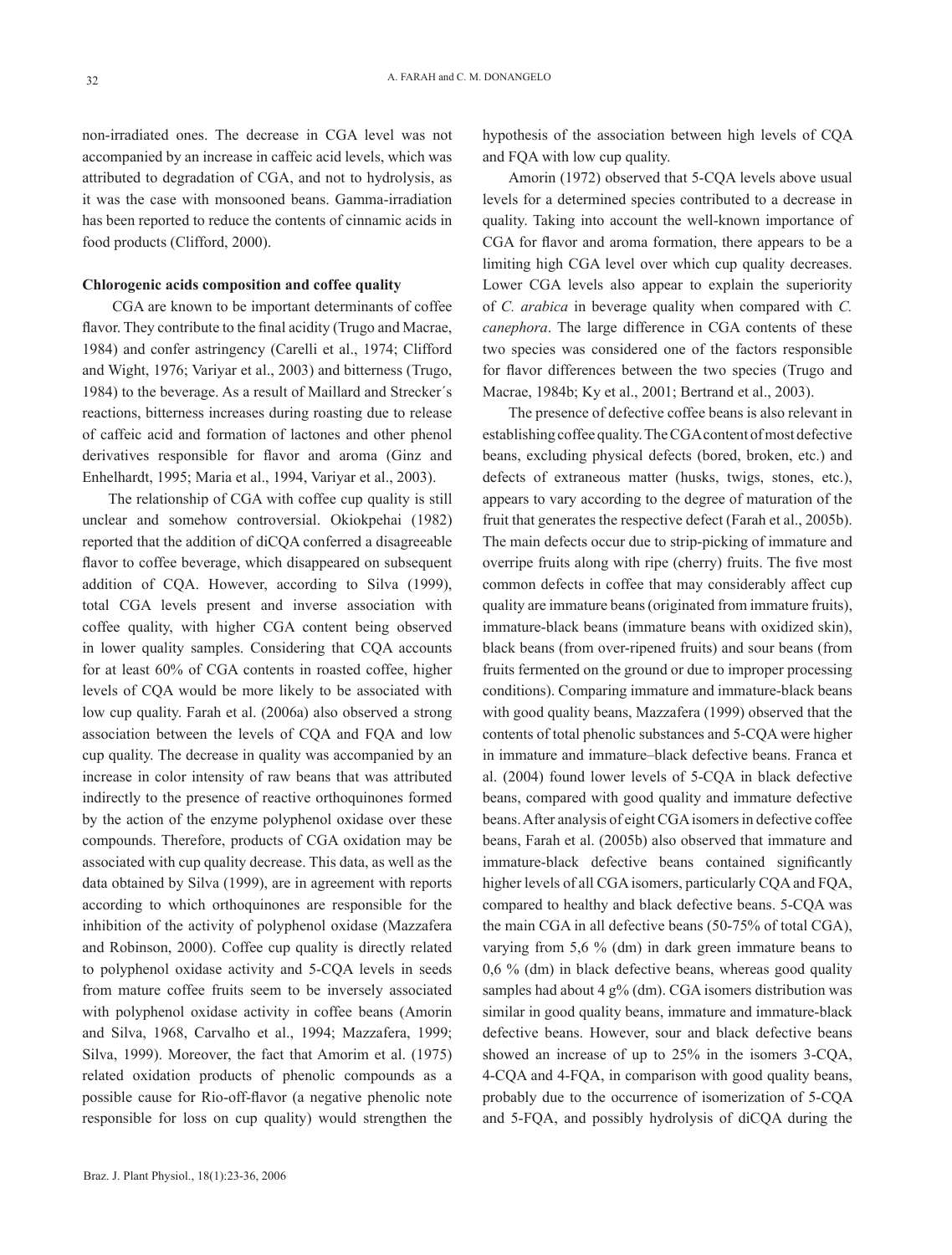fermentative process (in the case of sour defects) or aging (in the case of black defects).

#### **Concluding remarks**

The relatively high levels of phenolic acids, particularly of chlorogenic acids and related compounds, in coffee seeds reflect their physiological importance for the coffee plant, as well as their significant contribution to aroma and flavor formation of coffee beverage. Genetic factors such as species and variety, the degree of maturation, and to some extent environmental conditions and agricultural practices, are important determinants of the composition of chlorogenic acids in green coffee beans, and will also affect the composition of the final beverage. Processing, especially roasting, modifies dramatically the phenolic composition of coffee, producing aroma, flavor and color compounds characteristics of coffee beverage.

Although there is considerable published information on total chlorogenic acids content in coffee, less is known on the composition of specific chlorogenic acids isomers and derived components such as lactones. The lack of commercial standards for most of these compounds and the similarity of their chemical structures require highly sensitive chromatographic separation methods coupled to mass spectrometry for proper identification and analysis. More research is needed on these aspects and on the composition of other phenolic compounds in coffee, as well as their impact on cup quality. The effect of different types of processing on coffee phenolic composition also needs to be further explored.

**Acknowledgements:** The authors thank Daniel Perrone Moreira for assistance with editing of the chemical structures. Original research of the authors, cited in this review, was funded in part by The CBPC - EMBRAPA, CAPES and FAPERJ (Brasil), and by the Institute for Coffee Studies/ Vanderbilt University (EUA).

## **REFERENCES**

- Amorim HV; Silva DM (1968) Relationship between the polyphenol oxidase activity of the coffee beans and the quality of the beverage. Nature 219:381-382.
- Amorim HV (1972) Relação entre alguns compostos orgânicos do grão de café verde com a qualidade da bebida. Universidade de São Paulo, Escola Superior de Agricultura "Luiz de Queirós", Piracicaba, SP, Brazil. Doctorate Thesis.
- Amorim HV; Teixeira AA; Melo M; Cruz VF; Malavolta E (1975) Chemistry of Brazilian green coffee and quality of

beverage. A electrophoresis of proteins in agar-agar gel and its interaction with chlorogenic acid. Turrialba 25:18-24.

- Arcila-Pulgarin J; Valencia-Aristizabal G (1975) Relation entre la actividade de la polifenoloxidase (PFO) y las pruebas de catacion como medidas de la calidad de la bebida del café. Cenicafé 26:55-71.
- Balyaya KJ; Clifford MN (1995) Chlorogenic acids and caffeine contents of monsooned Indian Arabica and robusta coffees compared with wet and dry processed coffees from the same geographic area. In: Proc 16<sup>th</sup> Int. Sci. Coll. Coffee. ASIC, Paris, pp.316-325.
- Barcelos AF; Paiva PCA; Pérez JRO; Santos VB, Cardoso RM (2001) Fatores antinutricionais da casca e da polpa desidratada de café (*Coffea arabica* L.) armazenadas em diferentes períodos. Ver. Bras. Zootec. 30:1325-1331.
- Barcelos AF; Paiva PCA; Pérez JRO; Santos VB, Cardoso RM (2002) Composição química da casca e polpa desidratada de café (*Coffea arabica* L.) armazenadas em diferentes períodos. In. Anais do II Simpósio de Pesquisa dos cafés do Brasil. (Vitória, ES- Setembro de 2001),. Consórcio Brasileiro de Pesquisa e Desenvolvimento do café. Embrapa Café, Brasilia, DF. vol II, p.636-639
- Basnet P; Matsushige K; Hase K; Kadota S; Namba T (1996) Four di-*0*-caffeoyl quinic acid derivatives from propolis. Potent Hepatoprotective activity in experimental liver Injury models. Biol. Pharm. Bull. 19:1479-1484.
- Bennat C; Engelhardt UH; Kiehne A; Wirries F; Maier HG (1994) HPLC Analysis of chlorogenic acid lactones in roasted coffee. Z. Lebensm. Unters Forsch199:17-21.
- Bertrand C; Noirot M; Doulbeau S; Kochko A; Hamon S; Campa C (2003) Chlorogenic acid content swap during fruit maturation in Coffea pseudozanguebarial. Qualitative comparison with leaves Plant Sci. 165:1355-1361
- Camacho-Cristóbal JJ, Anzelotti D; González-Fontes A (2002) Changes in phenolic metabolism of tobacco plants during short-term boron deficiency. Plant Physiol. Biochem. 40: 997-1002.
- Carelli MLC, Lopes CRO; Monaco LC (1974) Chlorogenic acid content in species of Coffea and selections of arabica. Turrialba 24:398-401.
- Carvalho VD; Chalfoun SS; Chagas SJR (1989) Relação entre classificação do café pela bebida e composição fisico química, química e microflora do grão beneficiado. In: Congresso Brasileiro de Pesquisas Cafeeiras, Maringá, p.15.
- Carvalho VD; Chagas SJ; Chalfon SM; Botrel N; Juste-Junior ESG (1994) Relação entre a composição química do grão beneficiado e qualidade de bebida do café. Pesq. Agrop. Bras. 29:449-454.
- Chassevent F; Gerwig SO; Bouharmont M (1973) Influence eventuelle de diverses fumures sur les teneurs en acides chlorogeniques et en cafeine de grains decafeiers cultives. In: Proc. 6th Int. Sci. Coll. Coffee (Bogotá) ASIC, Paris. p:57-60.
- Cheynier V (2005) Polyphenols in foods are more complex than often thought. Am. J. Clin. Nutr. 81(suppl.):223S-229S.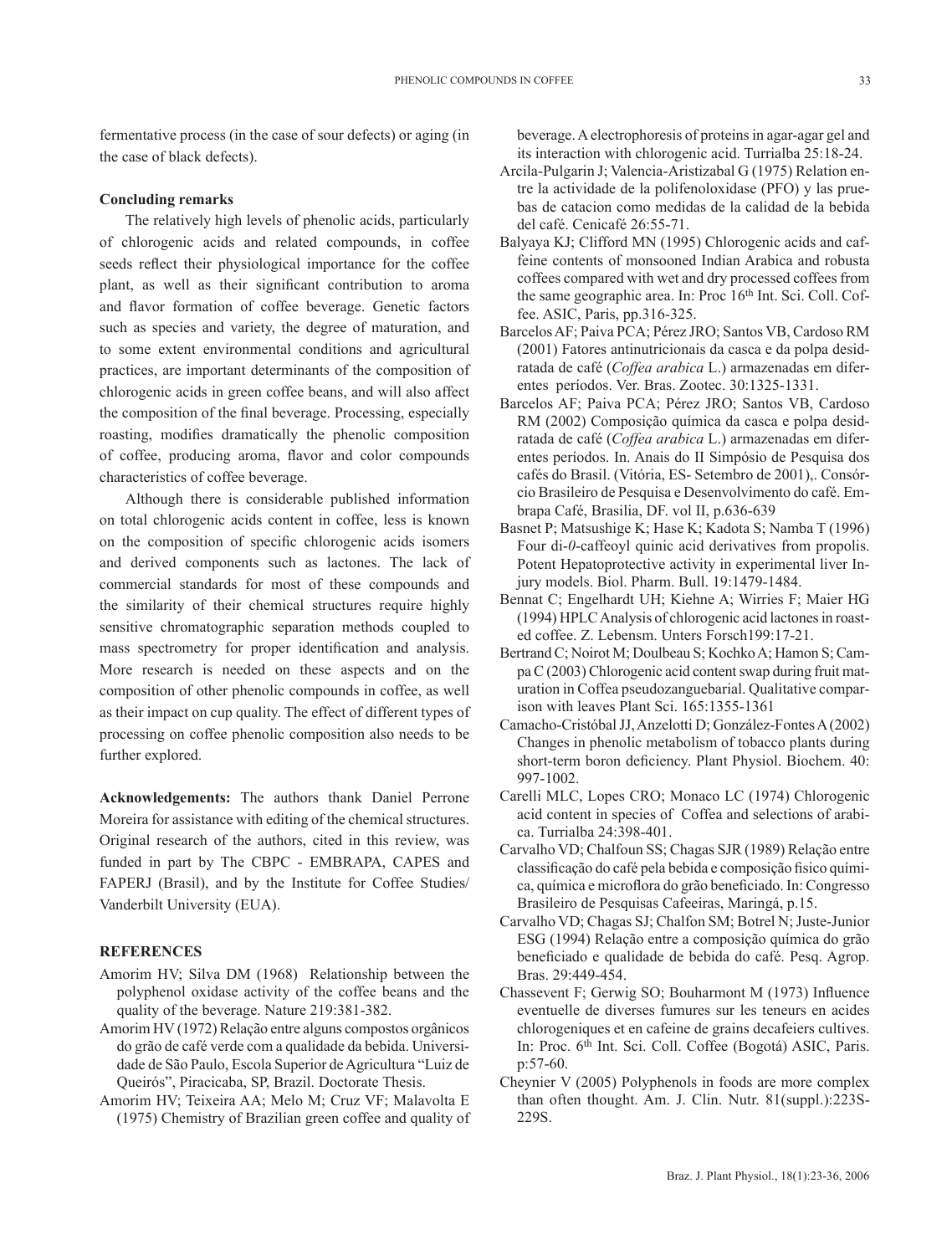- Clifford MN; Wight J (1976) The measurement of feruloylquinic acids and cafeoilquinic acids in coffee beans Development of the technique and its preliminary application to green coffee beans. J. Sci. Food Agric. 27:73-84.
- Clifford MN (1979) Chlorogenic acids their complex nature and routine determination in coffee beans. Food Chem. 4: 63-71.
- Clifford MN (1985) Chlorogenic acids. In: Coffee. Vol 1. Chemistry. Clarke RJ; Macrae R (eds) Elsevier Applied Science Publications, London, UK.
- Clifford MN (1987) Chemical and physical aspects of green coffee and coffee products. In: Coffee: botany, biochemistry and production of beans and beverage. Clifford MN; Willson KC (eds), pp.457. Chroom Helm, Sydney, Australia.
- Clifford MN; Kasi T (1987) The influence of coffee bean maturity on the content of chlorogenic acids, caffeine and trigonelline. Food Chem. 26:59-69.
- Clifford MN; Javis T (1988) The chlorogenic acids content of green robusta coffee beans as a possible index of geographic origin. Food Chem. 29:291-298.
- Clifford MN; Williams T; Bridson D (1989) Chlorogenic acids and caffeine as possible taxonomic criteria in Coffea and Psilanthus. Phytochemistry 28:829-838.
- Clifford MN; Ramirez-Martinez JR (1990) Chlorogenic acids and purine alkaloids contents of Maté (Ilex paraguayensis) leaf and beverage. Food Chem. 35:13-21.
- Clifford MN; Ramirez-Martinez JR (1991a) Tannins in wet processed coffee beans and coffee pulp. Food Chem. 40: 191-200.
- Clifford MN; Ramirez-Martinez JR (1991b) Phenols and caffeine in wet-processed coffee beans and coffee pulp. Food Chem. 40:35-42.
- Clifford MN (1997) The nature of chlorogenic acids. Are they advantageous compounds in coffee? In: Proc. 17th Int. Sci. Coll. Coffee (Nairobi), ASIC, Paris, pp.79-91.
- Clifford MN (1999) Chlorogenic acids and other cinnamates. Nature, occurrence and dietary burden. J. Sci. Food Agric. 79:362-372.
- Clifford MN (2000) Chlorogenic acids and other cinnamates – nature, occurrence, dietary burden, absorption and metabolism. J. Sci. Food Agric. 80:1033-1043.
- Clifford MN (2003) Hierarchical Scheme for LC-MS<sup>n</sup> Identification of Chlorogenic acids. J. Agric. Food. Chem. 51: 2900-2911.
- Clifford MN; Knight S; Sururu B; Kuhnert N (2006) Characterization by  $LC-MS<sup>n</sup>$  of four new classes of chlorogenic acids in green coffee beans: dimetoxycinnamoyilquinic acids, diferuloylquinic acids, caffeoyl-dimethoxycinnamoylquinic acids and feruloyl- dimethoxycinnamoylquinic acids. J. Agric. Food. Chem. 54:1957-1969.
- Correia AMNG; Leitão MCA; Clifford MN (1995) Caffeoyil-tyrosine and Angola II as characteristic markers for Angolan robusta coffees. Food Chem. 53:309-313.
- Del Moral R (1972) On the variability of chlorogenic acid concentration. Oecologia 9:289-300.
- Del Castillo MD; Ames JM; Gordon M (2002) Effect of roasting on the antioxidant activity of coffee brews. J. Agric. Food Chem. 50:3698-3703.
- Deshpande SN; Aguilar AA (1975) Effects of roasting temperatures and gamma irradiation on the content of chlorogenic acid, caffeic acid, and soluble carbohydrates of coffee. Int. J. Appl. Rad. Isotop. 26:656-661.
- Douglas CJ (1996) Phenylpropanoid metabolism and lignin biosynthesis: from weeds to trees. Trends Plant Sci. 1: 171-178
- Farah A; Neves DF, Trugo LC; Rosenthal A; Della Modesta RC (2001) Compostos fenólicos em café torrado. In: Annals of the II Simpósio de PNP&D Embrapa Café. Vitória, ES, pp.1144-1149.
- Farah A (2004) Distribuição nos grãos, influência sobre a qualidade da bebida e biodisponbilidade dos ácidos clorogênicos do café. Instituto de Química, Universidade Federal do Rio de Janeiro, Brasil. Doctorate Thesis.
- Farah A; De Paulis T; Trugo LC; Martin PR (2005a) Effect of roasting on the formation of chlorogenic acid lactones. J. Agric. Food Chem. 53:1505-1513.
- Farah A; Monteiro MC; Trugo LC (2005b) Distribuição de ácidos clorogênicos nos principais defeitos do café. In: Annals of the IV Simpósio de PNP&D Embrapa Café. Londrina, P.R., Brazil. (CDrom)
- Farah A; Monteiro MC; Calado V; Franca A; Trugo LC (2006a) Correlation between cup quality and chemical attributes of Brazilian coffee. Food Chem. 98:373-380.
- Farah A; de Paulis T; Moreira DP; Trugo LC; Martin PR (2006b) Chlorogenic acids and lactones in regular and water-decaffeinated arabica coffees. J. Agric. Food Chem. 54:374-381.
- Ferreira LAB; Vilar H; Fragoso MAC; Aguiar MC; Cruz MJR; Gonçalves MM (1971) Subsídios para a caracterização do grão de café do híbrido de timor. In: Proc. 5th Int. Sci. Coll. Coffee (Lisboa) ASIC, Paris, pp.128-147.
- Flores-Parra A; Gutierrez-Avella DM, Contreras R, Khuong-Huu F (1989) 13C and 1H NMR investigations of quinic acid derivatives: Complete spectral assignment and elucidation of preferred conformations. Mag. Reson. Chem. 27:544-555.
- Franca AS, Oliveira L; Mendonça JCF; Silva X (2004) Physical and Chemical attributes of defective crude and roasted coffee beans. Food Chem. 90:84-89.
- Ginz M; Enhelhardt UH (1995) Analysis of Bitter fractions of Roasted Coffee by LC-ESI\_MS- New Chlorogenic acid derivatives. In: Proc. 16<sup>th</sup> Int. Sci. Coll. Coffee (Kyoto) ASIC, Paris.
- Grace SC; Logan BA; Adams III WW (1998) Seasonal differences in foliar content of chlorogenic acid, a phenylpropanoid antioxidant, in *Mahonia repens*. Plant Cell Environ. 21:513-521.
- Gross GG (1981) Phenolic acids. In: Conn EE (ed), The Biochemistry of Plants, Vol 7, pp.301-316. Academic Press, London.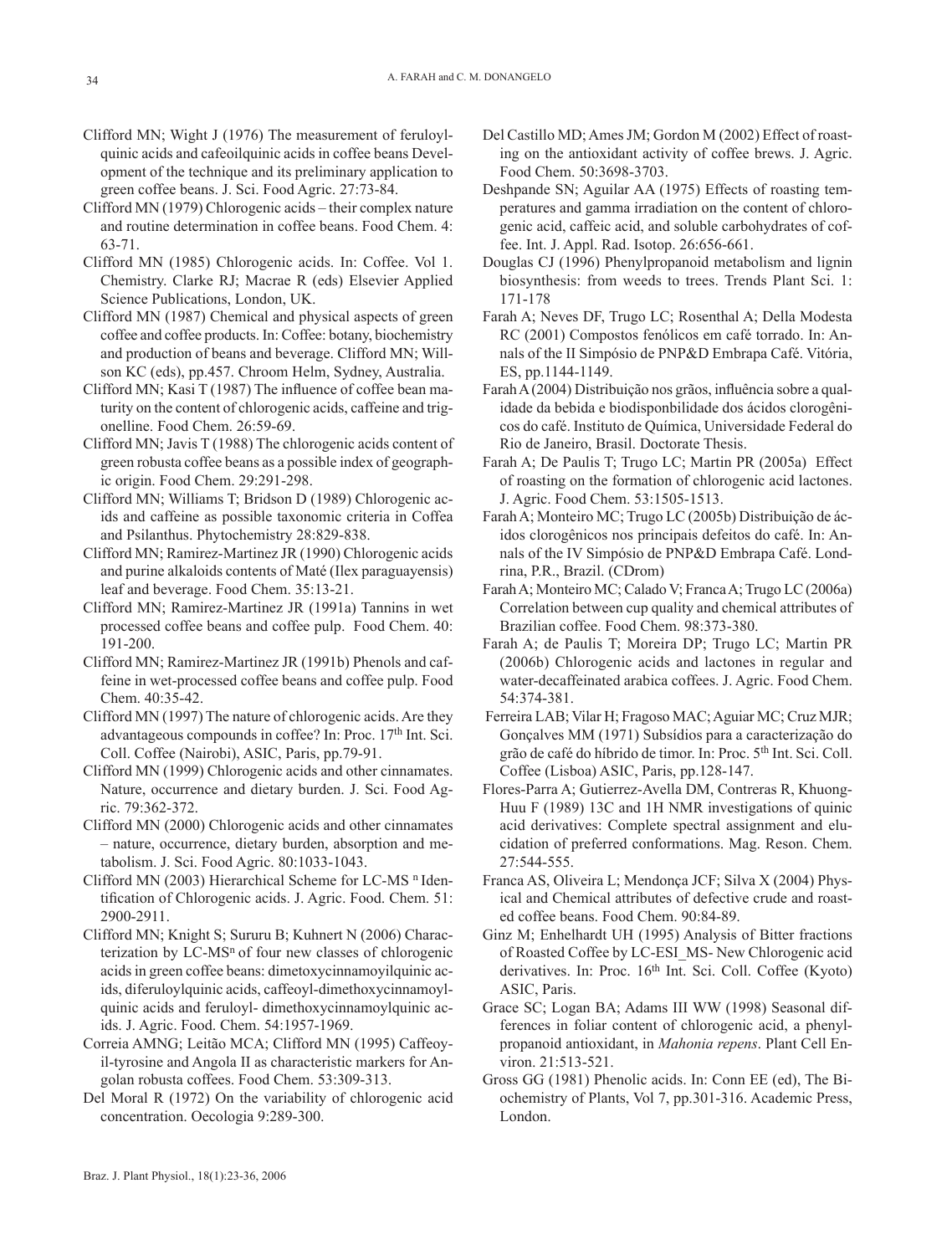- Guerrero G; Suárez M; Moreno G (2001) Chlorogenic acids as a potential criterion in coffee genotype selections. J. Agric. Food Chem. 49:2454-2458.
- Haard NF; Chism GW (1996) Characteristics of edible plant tissues. In: Fennema OW (ed), Food Chemistry, 3rd edition, pp.944-1011. Marcel Dekker Inc, New York.
- Hermann KM (1995) The shikimate pathway as an entry to aromatic secondary metabolism. Plant Physiol. 107:7-12.
- Hucke J; Maier HG (1985) Chinasaurelacton im Kaffee. Z. Lebensm. Unters. Forsht. 180:479-484
- Ky C-L; Noirot M; Hamon S (1997) Comparison of five Purification Methods for chlorogenic acids in green coffee beans (*Coffea sp*.) J. Agric. Food Chem. 45:786-790.
- Ky C-L; Louarn, Dussert S; Guyot B; Hamon S; Noirot M (2001) Caffeine, trigonelline, chlorogenic acids and sucrose diversity in wild *Coffea arabica* L. and *C. canephora* P. accessions. Food Chem. 75:223-230
- Leloup V; Louvrier A; Liardon R (1995) Degradation mechanisms of chlorogenic acids during roasting. In: Proc. 16th Int. Sci. Coll. Coffee (Kyoto) ASIC, Paris, pp.192-198.
- Maier HG (1994) Status of research in the field of non-volatile coffee components. In: Proc. 15<sup>th</sup> Int. Sci. Coll. Coffee (Montpellier), ASIC, Paris, France, pp.567-576.
- Malta MR; Nogueira FD; Gimarães PTG (2003) Composição química, produção e qualidade do café fertilizado com diferentes fontes e doses de nitrogênio. Ciênc. Agrotec. Lavras. 27:1246-1252.
- Manach C; Scalbert A; Morand C; Rémésy C; Jimenez L (2004) Polyphenols: food sources and bioavailability. Am. J. Clin. Nutr. 79:727-747.
- Maria CB; Trugo LC; Moreira RFA; Werneck CC (1994) Composition of green coffee fractions and their contribution to the volatiles profile formed during roasting. Food Chem. 50:141-145.
- Materska M; Perucka I (2005) Antioxidant Activity of the main phenolic compounds isolated from hot pepper fruit (Capsicum annuum L.) J. Agric. Food Chem. 53:1750-1756.
- Mazza G; Miniati E (1993) Anthocyanins in fruits, vegetables and grain. CRC Press, Boca Raton.
- Mazzafera P (1997) Maté drinking: caffeine and phenolic compounds. Food Chem. 60:67-71.
- Mazzafera P (1999) Chemical composition of defective coffee beans. Food Chem. 64:547-554.
- Mazzafera P; Robinson SP (2000) Characterization of polyphenol oxidase in coffee. Phytochemistry 55:285-296.
- Menezes HC (1994a) Variação dos monoisômeros e diisômeros do ácido cafeoilquínico com maturação do café. Universidade de Campinas, Campinas, SP, Brasil. Doctorate thesis.
- Menezes HC (1994b) The relationship between the state of maturity of raw coffee beans and the isomers of caffeoyilquinic acid. Food Chem. 50:293-296.
- Merrit and Proctor (1959) Effect of temperature during roasting cycle on selected components of whole bean coffee. Food Res. 24:672-80.
- Milderm IEJ; Feskens EJM; Arts ICW; Mesquita BB; Hollman PCH; Kromhout D (2005) Intake of the plant lignans

secoisolariciresinol, matairesinol, lariciesinol and pinoresinol in dutch men and women. J. Nutr. 135:1201-1207.

- Montavón P; Duruz E; Rumo G; Pratz G (2003) Evolution of green coffee protein profiles with maturation and relationship to coffee cup quality. J. Agric. Food Chem. 51: 1328-2334.
- Moreira RFA, Trugo LC, Maria CAB (2000) Compostos voláteis de café torrado. Parte II. Compostos alifáticos, alicíclicos e aromáticos. Quím. Nova 23:195-201.
- Moreira DP; Monteiro MC; Ribeiro-Alves M; Donangelo CM; Trugo LC (2005) Contribution of chlorogenic acids to the iron-reducing activity of coffee beverages. J. Agric. Food Chem. 53:1399-1402.
- Monteiro MC; Trugo LC (2005) Determinação de compostos bioativos em amostras comerciais de café torrado. Quím. Nova 28:637-641.
- Murata M; Okada H; Homma S (1995) Hydroxycinnamic acid-derivatives and p-coumaroyil-(L)-tryptophan, a novel hydroxycinnamic acid-derivative, from coffee beans. Biosc. Biotech. Biochem. 59:1887-1890.
- Natella F; Nardini M; Gianetti I; Dattilo C; Scaccini C (2002) Coffee drinking influences plasma antioxidant capacity in humans. J. Agric. Food Chem. 50:6211-6216.
- Nogueira M; Trugo LC (2003) Distribuição de isômeros de ácido clorogênico e teores de cafeína e trigonelina em cafés solúveis Brasileiros. Ciênc. Tecnol. Alim. 23:296-299.
- Oliokpehai O (1982) Chlorogenic acid content of green coffee beans. University of Surrey, UK. PhD thesis.
- Ohiokpehai O; Brumen G; Clifford MN (1982) The chlorogenic acids content of some peculiar green coffee beans and the implications for beverage quality. In: Proc. 10<sup>th</sup> Int. Sci. Coll. Coffee (Salvador) ASIC (Paris), pp.177-185.
- Pennycooke JC; Cox S; Stushnoff C (2005) Relationship of cold acclimation, total phenolic content and antioxidant capacity with chilling tolerance in petunia. *(Petunia x hibrida)*; Environ. Exp. Bot. 53:225-232.
- Pereira AS; Pereira AFM; Trugo LC, Neto FRA (2003) Distribution of quinic acid derivatives and other phenolic compounds in Brazilian propolis. Z. Naturforsch. 58c: 590-593.
- Rees DI; Theaker PD (1977) High pressure liquid chromatography of chlorogenic acid isomers in coffee. In: Proc. 8<sup>th</sup> Int. Sci. Coll. Coffee (Abidjan) ASIC, Paris, pp.79-84.
- Roffi J; Santos AC; Mexia JT; Busson F; Maigrot M (1971) In: Proc. 5 th Int. Sci. Coll. Coffee (Lisboa) ASIC, Paris, pp.179-200.
- Scalbert A; Johnson IT; Saltmarsh M (2005) Polyphenols: antioxidants and beyond. Am. J. Clin. Nutr. 81(suppl): 215S-217S.
- Schrader K; Liehne A; Engelhardt UH; Maier HG (1996) Determination of chlorogenic acid with lactones in roasted coffee. J. Sci. Food Agric. 71:392-398.
- Scholz BM; Maier HG (1990) Isomers of quinic acid and quinide in roasted coffee*.* Lebensm. Unters. Forsch. 190: 132-134.